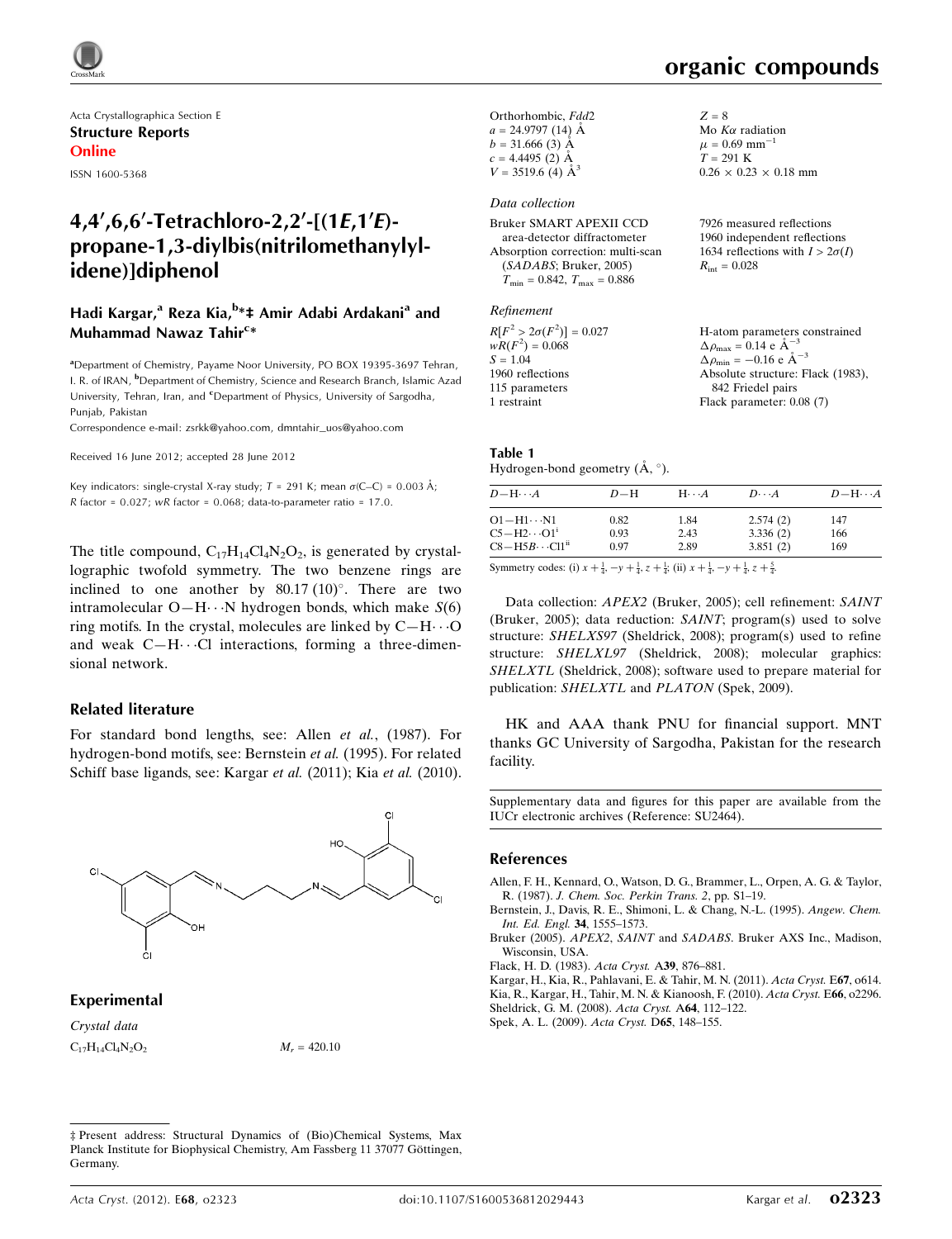# **supplementary materials**

*Acta Cryst.* (2012). E**68**, o2323 [doi:10.1107/S1600536812029443]

# **4,4′,6,6′-Tetrachloro-2,2′-[(1***E***,1′***E***)-propane-1,3-diylbis(nitrilomethanylylidene)]diphenol**

## **Hadi Kargar, Reza Kia, Amir Adabi Ardakani and Muhammad Nawaz Tahir**

### **Comment**

In continuation of our work on the crystal structure analyses of Schiff base ligands (Kargar *et al.*, (2011); Kia *et al.*, (2010), we synthesized the title compound and report herein on its crystal structure.

The title compound, Fig. 1, a potential tetradentate Schiff base ligand, possesses two-fold rotation symmetry, atom C9 is located on the 2-fold axis. The bond lengths (Allen *et al.*, 1987) and angles are within the normal ranges. The two symmetry related benzene rings are inclined to one another by 80.17 (10) °. There are two intramolecular O—H···N hydrogen bonds which make *S(6)* ring motifs (Table 1; Bernstein *et al.*, 1995).

In the crystal, molecules are linked by C—H···O and weak C—H···Cl interactions to form a three-dimensional network (Table 1 and Fig. 2).

### **Experimental**

The title compound was synthesized by adding 3,5-dichlorosalicylaldehyde (2 mmol) to a solution of propylenediamine (1 mmol) in ethanol (30 ml). The mixture was refluxed with stirring for 30 min. The resultant solution was filtered. Lightyellow prismatic single crystals of the title compound, suitable for *X*-ray structure determination, were recrystallized from ethanol by slow evaporation of the solvents at room temperature over several days.

### **Refinement**

The OH and C-bound H atoms were included in calculated positions and treated as riding atoms:  $O-H = 0.82 \text{ Å}$ , C-H = 0.93 and 0.96 Å, with  $U_{iso}(H) = k \times U_{eq}(O,C)$  where k = 1.5 for OH and CH<sub>3</sub> H atoms and = 1.2 for other H atoms.

### **Computing details**

Data collection: *APEX2* (Bruker, 2005); cell refinement: *SAINT* (Bruker, 2005); data reduction: *SAINT* (Bruker, 2005); program(s) used to solve structure: *SHELXS97* (Sheldrick, 2008); program(s) used to refine structure: *SHELXL97* (Sheldrick, 2008); molecular graphics: *SHELXTL* (Sheldrick, 2008); software used to prepare material for publication: *SHELXTL* (Sheldrick, 2008) and *PLATON* (Spek, 2009).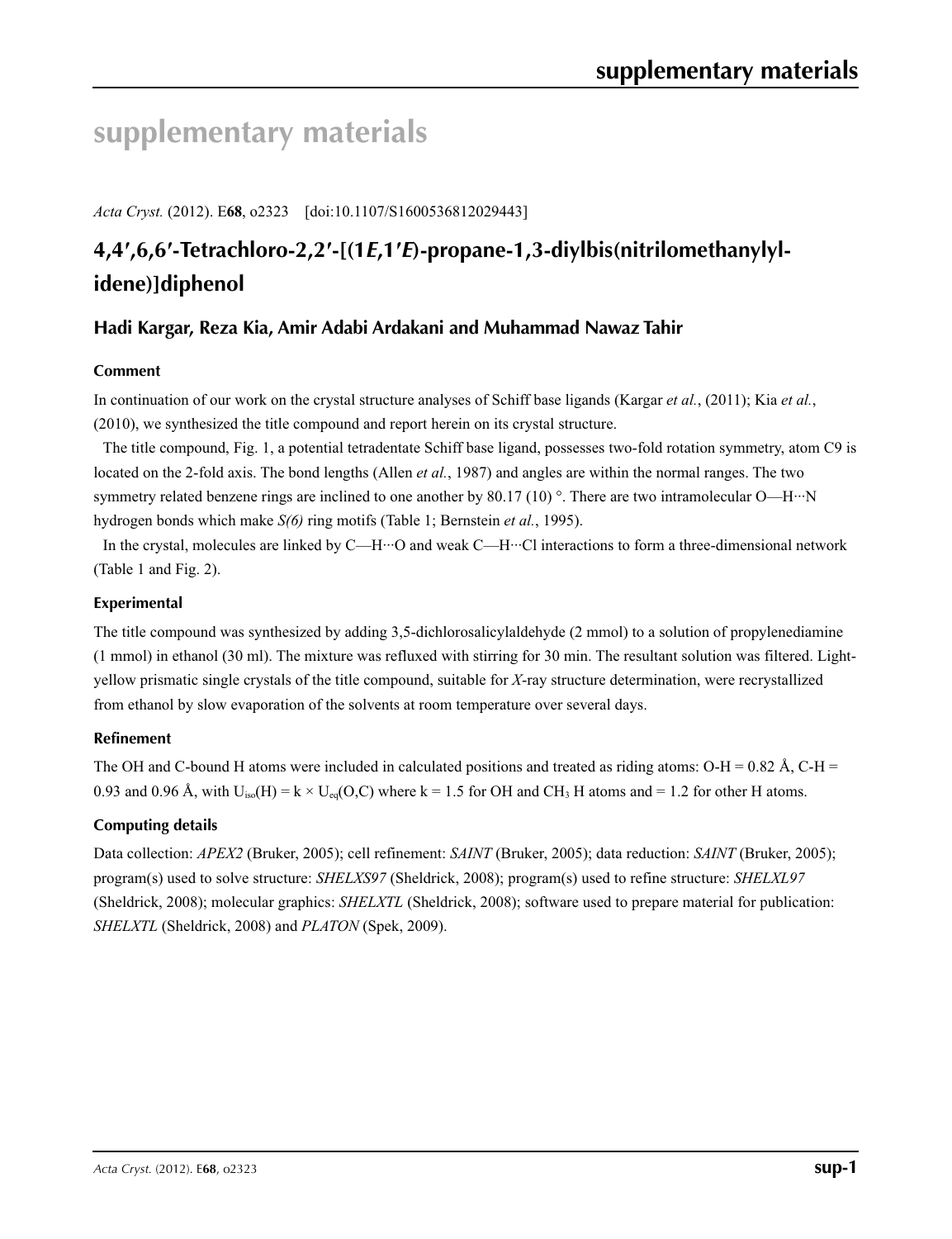

## **Figure 1**

The molecular structure of the title compound, showing 40% probability displacement ellipsoids and the atomic numbering [symmetry code for suffix  $A = -x, -y, z$ ].



## **Figure 2**

The crystal packing diagram of the title compound viewed down the *c*-axis, showing linking of molecules through C— H···O and weak C—H···Cl interactions (dashed lines).

## **4,4′,6,6′-Tetrachloro-2,2′-[(1***E***,1′***E***)-propane-1,3- diylbis(nitrilomethanylylidene)]diphenol**

| Crystal data                    |                                        |
|---------------------------------|----------------------------------------|
| $C_{17}H_{14}Cl_4N_2O_2$        | $F(000) = 1712$                        |
| $M_r = 420.10$                  | $D_x = 1.586$ Mg m <sup>-3</sup>       |
| Orthorhombic, Fdd2              | Mo Ka radiation, $\lambda = 0.71073$ Å |
| Hall symbol: F 2 -2d            | Cell parameters from 1234 reflections  |
| $a = 24.9797(14)$ Å             | $\theta$ = 2.5–27.5°                   |
| $b = 31.666(3)$ Å               | $\mu$ = 0.69 mm <sup>-1</sup>          |
| $c = 4.4495$ (2) Å              | $T = 291 \text{ K}$                    |
| $V = 3519.6$ (4) Å <sup>3</sup> | Prism, light-yellow                    |
| $Z = 8$                         | $0.26 \times 0.23 \times 0.18$ mm      |
|                                 |                                        |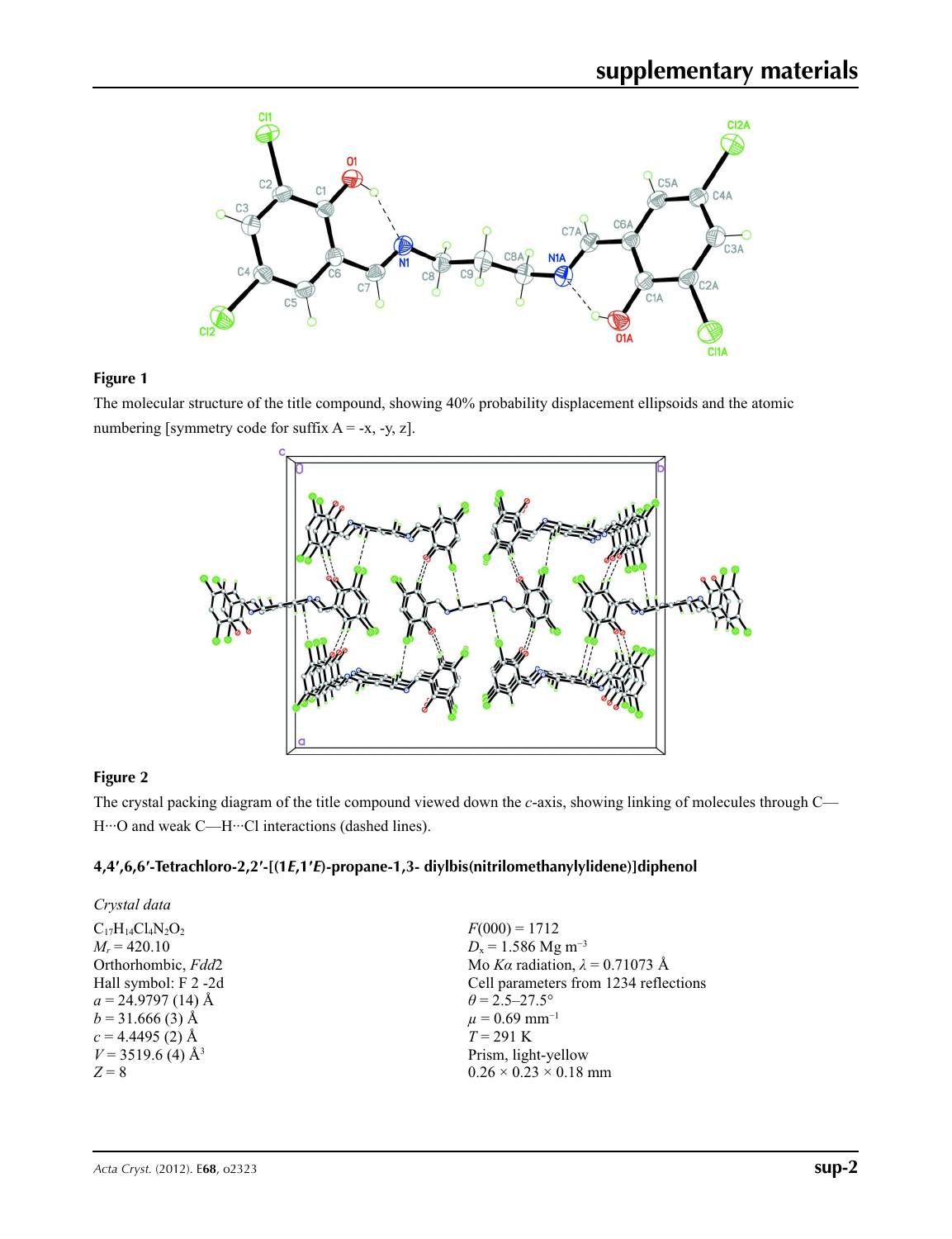*Data collection*

| Bruker SMART APEXII CCD area-detector<br>diffractometer<br>Radiation source: fine-focus sealed tube<br>Graphite monochromator<br>$\varphi$ and $\omega$ scans<br>Absorption correction: multi-scan<br>(SADABS; Bruker, 2005)<br>$T_{\min}$ = 0.842, $T_{\max}$ = 0.886<br>Refinement | 7926 measured reflections<br>1960 independent reflections<br>1634 reflections with $I > 2\sigma(I)$<br>$R_{\rm int} = 0.028$<br>$\theta_{\text{max}} = 27.3^{\circ}, \theta_{\text{min}} = 2.1^{\circ}$<br>$h = -32 \rightarrow 32$<br>$k = -40 \rightarrow 40$<br>$l = -5 \rightarrow 5$ |
|--------------------------------------------------------------------------------------------------------------------------------------------------------------------------------------------------------------------------------------------------------------------------------------|-------------------------------------------------------------------------------------------------------------------------------------------------------------------------------------------------------------------------------------------------------------------------------------------|
| Refinement on $F^2$                                                                                                                                                                                                                                                                  |                                                                                                                                                                                                                                                                                           |
| Least-squares matrix: full                                                                                                                                                                                                                                                           | Hydrogen site location: inferred from<br>neighbouring sites                                                                                                                                                                                                                               |
| $R[F^2 > 2\sigma(F^2)] = 0.027$                                                                                                                                                                                                                                                      | H-atom parameters constrained                                                                                                                                                                                                                                                             |
| $wR(F^2) = 0.068$                                                                                                                                                                                                                                                                    | $w = 1/[\sigma^2(F_0^2) + (0.0306P)^2 + 1.6825P]$                                                                                                                                                                                                                                         |
| $S = 1.03$                                                                                                                                                                                                                                                                           | where $P = (F_0^2 + 2F_c^2)/3$                                                                                                                                                                                                                                                            |
| 1960 reflections                                                                                                                                                                                                                                                                     | $(\Delta/\sigma)_{\text{max}}$ < 0.001                                                                                                                                                                                                                                                    |
| 115 parameters                                                                                                                                                                                                                                                                       | $\Delta\rho_{\text{max}} = 0.14$ e Å <sup>-3</sup>                                                                                                                                                                                                                                        |
| 1 restraint                                                                                                                                                                                                                                                                          | $\Delta \rho_{\rm min} = -0.16 \text{ e } \text{\AA}^{-3}$                                                                                                                                                                                                                                |
| Primary atom site location: structure-invariant<br>direct methods                                                                                                                                                                                                                    | Absolute structure: Flack (1983), 842 Friedel<br>pairs                                                                                                                                                                                                                                    |
| Secondary atom site location: difference Fourier<br>map                                                                                                                                                                                                                              | Flack parameter: $0.08(7)$                                                                                                                                                                                                                                                                |

#### *Special details*

**Geometry**. All esds (except the esd in the dihedral angle between two l.s. planes) are estimated using the full covariance matrix. The cell esds are taken into account individually in the estimation of esds in distances, angles and torsion angles; correlations between esds in cell parameters are only used when they are defined by crystal symmetry. An approximate (isotropic) treatment of cell esds is used for estimating esds involving l.s. planes.

**Refinement**. Refinement of  $F^2$  against ALL reflections. The weighted R-factor wR and goodness of fit S are based on  $F^2$ , conventional R-factors R are based on F, with F set to zero for negative  $F^2$ . The threshold expression of  $F^2 > 2 \text{sigma}(F^2)$  is used only for calculating R-factors(gt) etc. and is not relevant to the choice of reflections for refinement. R-factors based on  $F<sup>2</sup>$  are statistically about twice as large as those based on F, and R- factors based on ALL data will be even larger.

*Fractional atomic coordinates and isotropic or equivalent isotropic displacement parameters (Å2 )*

|                  | $\mathcal{X}$ | $\mathcal{Y}$ | Ζ         | $U_{\rm iso}*/U_{\rm eq}$ | Occ. (2) |
|------------------|---------------|---------------|-----------|---------------------------|----------|
| C <sub>1</sub>   | $-0.04810(7)$ | 0.14212(6)    | 0.7828(4) | 0.0378(4)                 |          |
| C <sub>2</sub>   | $-0.05597(7)$ | 0.17577(6)    | 0.5854(5) | 0.0405(5)                 |          |
| C <sub>3</sub>   | $-0.01420(7)$ | 0.19985(6)    | 0.4810(5) | 0.0429(5)                 |          |
| H9               | $-0.0203$     | 0.2218        | 0.3466    | $0.052*$                  |          |
| C <sub>4</sub>   | 0.03720(8)    | 0.19078(6)    | 0.5799(5) | 0.0419(5)                 |          |
| C <sub>5</sub>   | 0.04673(7)    | 0.15902(6)    | 0.7793(5) | 0.0409(5)                 |          |
| H2               | 0.0814        | 0.1538        | 0.8453    | $0.049*$                  |          |
| C <sub>6</sub>   | 0.00437(7)    | 0.13440(6)    | 0.8845(4) | 0.0374(4)                 |          |
| C7               | 0.01466(8)    | 0.10036(6)    | 1.0958(4) | 0.0401(5)                 |          |
| H4               | 0.0489        | 0.0972        | 1.1753    | $0.048*$                  |          |
| C8               | $-0.00878(9)$ | 0.03959(6)    | 1.3730(4) | 0.0458(5)                 |          |
| H <sub>5</sub> A | $-0.0378$     | 0.0351        | 1.5143    | $0.055*$                  |          |
| H5B              | 0.0234        | 0.0461        | 1.4863    | $0.055*$                  |          |
| C9               | 0.0000        | 0.0000        | 1.1876(7) | 0.0465(7)                 |          |
| H <sub>6</sub> A | $-0.0309$     | $-0.0043$     | 1.0589    | $0.056*$                  | 0.50     |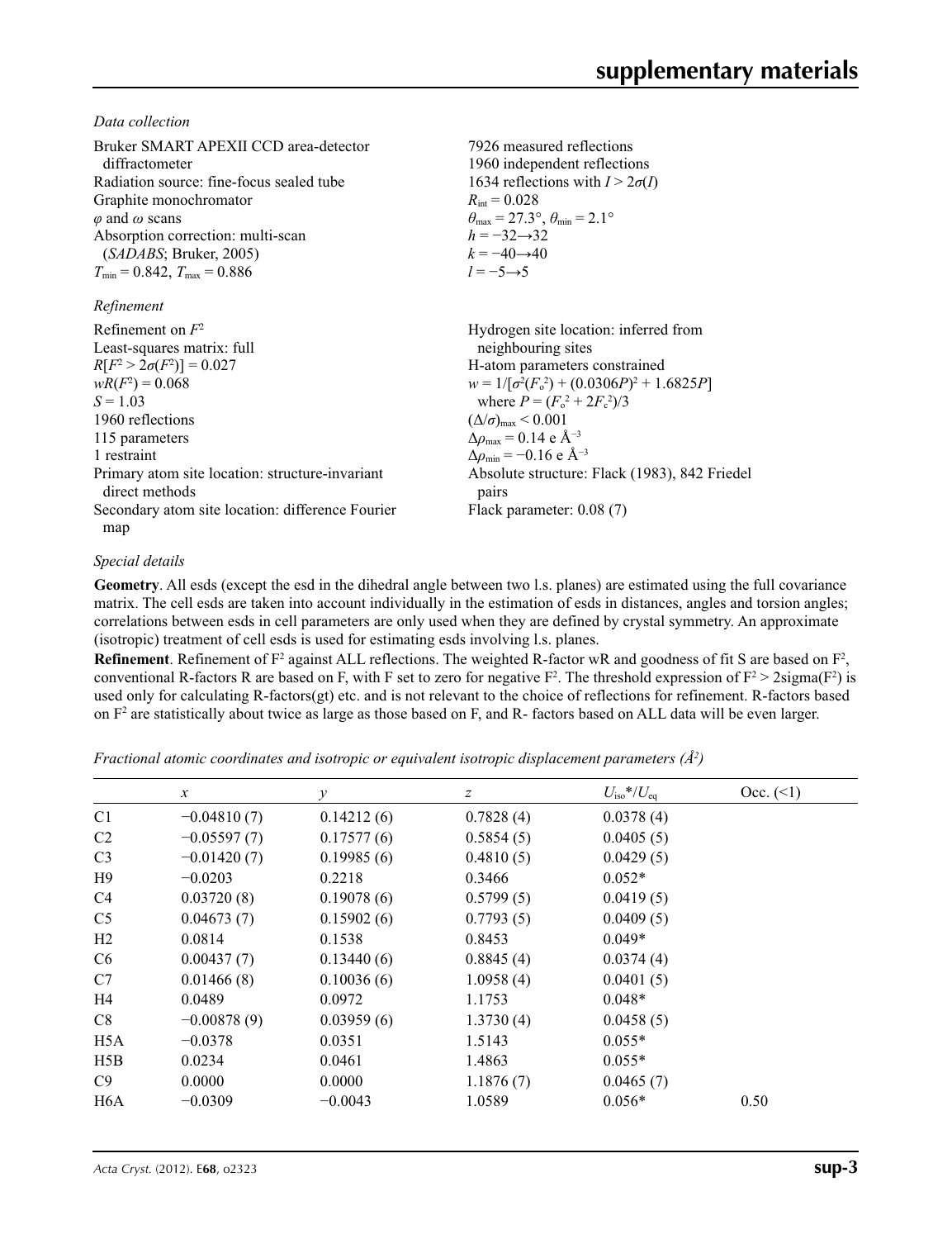# **supplementary materials**

| H6B             | 0.0309        | 0.0043       | 1.0589      | $0.056*$    | 0.50 |
|-----------------|---------------|--------------|-------------|-------------|------|
| C <sub>11</sub> | $-0.12035(2)$ | 0.187207(19) | 0.46609(15) | 0.05937(17) |      |
| Cl <sub>2</sub> | 0.09006(2)    | 0.220654(18) | 0.43888(16) | 0.06188(18) |      |
| N <sub>1</sub>  | $-0.02186(7)$ | 0.07479(5)   | 1.1743(4)   | 0.0424(4)   |      |
| O <sub>1</sub>  | $-0.08951(5)$ | 0.11861(4)   | 0.8692(4)   | 0.0503(4)   |      |
| H1              | $-0.0790$     | 0.0999       | 0.9826      | $0.075*$    |      |

*Atomic displacement parameters (Å2 )*

|                 | $U^{11}$   | $U^{22}$   | $U^{33}$   | $U^{12}$     | $U^{13}$      | $U^{23}$      |
|-----------------|------------|------------|------------|--------------|---------------|---------------|
| C <sub>1</sub>  | 0.0349(9)  | 0.0355(9)  | 0.0429(12) | $-0.0002(8)$ | $-0.0034(8)$  | $-0.0052(9)$  |
| C <sub>2</sub>  | 0.0322(9)  | 0.0401(10) | 0.0490(12) | 0.0056(8)    | $-0.0083(8)$  | $-0.0044(9)$  |
| C <sub>3</sub>  | 0.0415(10) | 0.0356(9)  | 0.0518(13) | 0.0015(8)    | $-0.0029(10)$ | 0.0001(10)    |
| C <sub>4</sub>  | 0.0349(10) | 0.0359(10) | 0.0550(13) | $-0.0016(8)$ | 0.0015(9)     | $-0.0067(9)$  |
| C <sub>5</sub>  | 0.0314(9)  | 0.0402(10) | 0.0512(13) | 0.0052(8)    | $-0.0060(8)$  | $-0.0087(9)$  |
| C <sub>6</sub>  | 0.0368(9)  | 0.0344(9)  | 0.0409(11) | 0.0028(7)    | $-0.0035(8)$  | $-0.0085(9)$  |
| C7              | 0.0374(10) | 0.0420(11) | 0.0410(11) | 0.0067(8)    | $-0.0083(8)$  | $-0.0084(9)$  |
| C8              | 0.0521(12) | 0.0446(11) | 0.0407(12) | 0.0032(9)    | $-0.0053(9)$  | $-0.0001(10)$ |
| C9              | 0.0567(17) | 0.0430(15) | 0.0399(15) | 0.0048(13)   | 0.000         | 0.000         |
| Cl <sub>1</sub> | 0.0371(3)  | 0.0610(3)  | 0.0800(4)  | 0.0024(2)    | $-0.0162(3)$  | 0.0145(3)     |
| Cl2             | 0.0434(3)  | 0.0532(3)  | 0.0891(5)  | $-0.0076(2)$ | 0.0080(3)     | 0.0055(3)     |
| N1              | 0.0464(9)  | 0.0411(9)  | 0.0397(9)  | 0.0039(7)    | $-0.0062(8)$  | $-0.0015(8)$  |
| O <sub>1</sub>  | 0.0366(7)  | 0.0503(9)  | 0.0639(10) | $-0.0058(6)$ | $-0.0093(6)$  | 0.0124(7)     |

## *Geometric parameters (Å, º)*

| $C1 - 01$      | 1.331(2)   | $C6-C7$                         | 1.453(3)   |
|----------------|------------|---------------------------------|------------|
| $C1-C2$        | 1.395(3)   | $C7 - N1$                       | 1.269(2)   |
| $C1-C6$        | 1.408(2)   | $C7 - H4$                       | 0.9300     |
| $C2-C3$        | 1.373(3)   | $C8 - N1$                       | 1.460(3)   |
| $C2 - C11$     | 1.7318(19) | $C8-C9$                         | 1.517(3)   |
| $C3-C4$        | 1.387(3)   | $C8 - H5A$                      | 0.9700     |
| $C3 - H9$      | 0.9300     | $C8 - H5B$                      | 0.9700     |
| $C4 - C5$      | 1.362(3)   | $C9 - C8$                       | 1.517(3)   |
| $C4 - C12$     | 1.741(2)   | $C9 - H6A$                      | 0.9700     |
| $C5-C6$        | 1.395(3)   | $C9 - H6B$                      | 0.9700     |
| $C5 - H2$      | 0.9300     | $O1 - H1$                       | 0.8200     |
|                |            |                                 |            |
| $O1 - C1 - C2$ | 119.98(16) | $N1-C7-C6$                      | 121.61(17) |
| $O1 - C1 - C6$ | 122.23(17) | $N1-C7-H4$                      | 119.2      |
| $C2-C1-C6$     | 117.79(17) | $C6-C7-H4$                      | 119.2      |
| $C3-C2-C1$     | 122.02(17) | $N1-C8-C9$                      | 109.52(18) |
| $C3-C2-C11$    | 119.06(15) | $N1-C8-H5A$                     | 109.8      |
| $C1-C2-C11$    | 118.92(15) | $C9-C8-H5A$                     | 109.8      |
| $C2-C3-C4$     | 118.75(19) | $N1-C8-H5B$                     | 109.8      |
| $C2-C3-H9$     | 120.6      | $C9-C8-H5B$                     | 109.8      |
| $C4-C3-H9$     | 120.6      | $H5A-C8-H5B$                    | 108.2      |
| $C5-C4-C3$     | 121.42(18) | $C8$ <sup>i</sup> - $C9$ - $C8$ | 114.1(3)   |
| $C5-C4-C12$    | 120.22(15) | $C8$ <sup>i</sup> - $C9$ -H6A   | 108.7      |
| $C3-C4-C12$    | 118.35(16) | $C8-C9-H6A$                     | 108.7      |
|                |            |                                 |            |